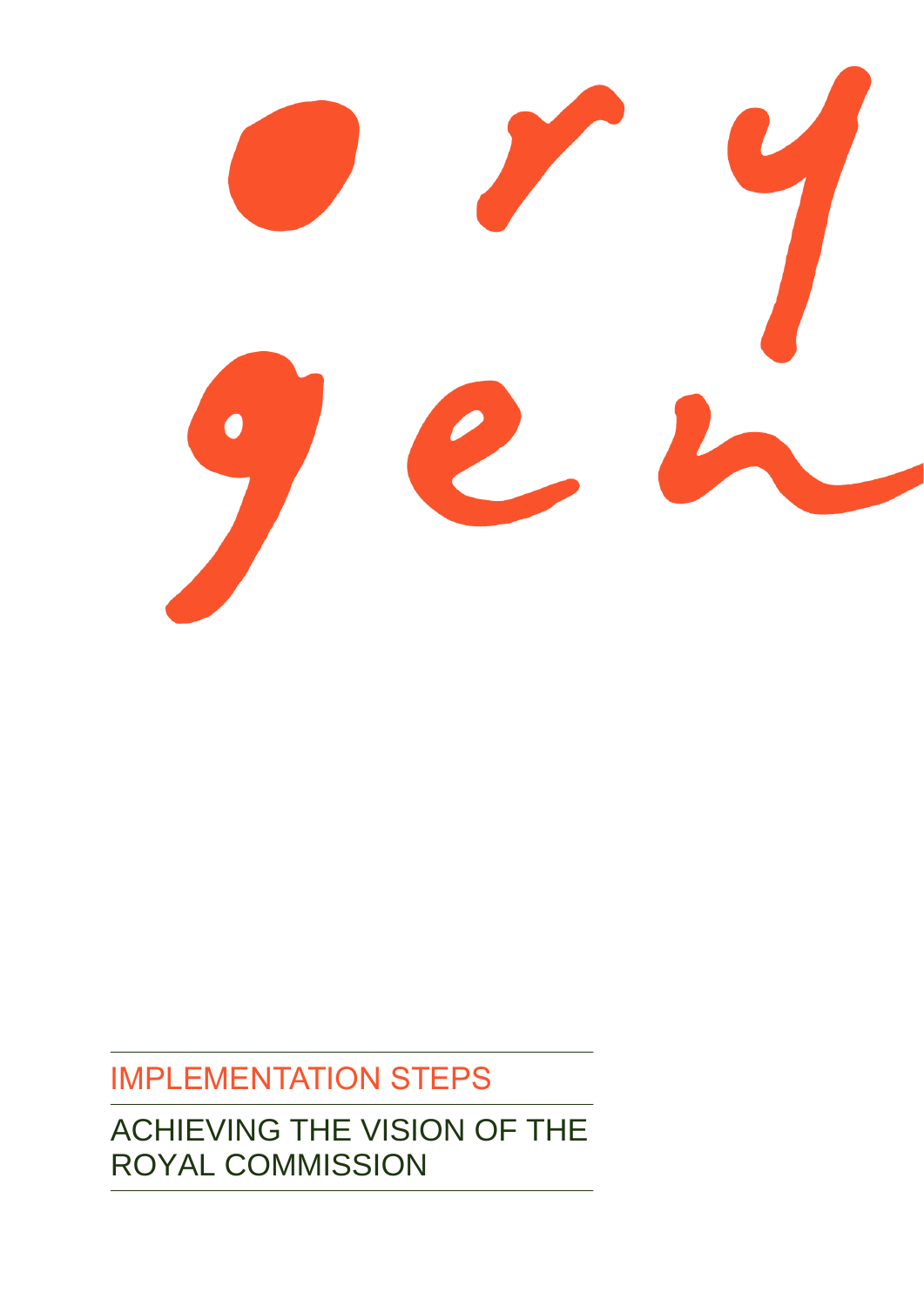# **CONTENTS**

### ACHIEVING AN IMPROVED YOUTH MENTAL HEALTH SYSTEM FOR VICTORIA

Disclaimer: This information is not medical advice. It is generic and does not take into account your personal circumstances, physical wellbeing, mental status or mental requirements. Do not use this information to treat or diagnose your own or another person's medical condition and never ignore medical advice or delay seeking it because of something in this information. Any medical questions should be referred to a qualified healthcare professional. If in doubt, please always seek medical advice.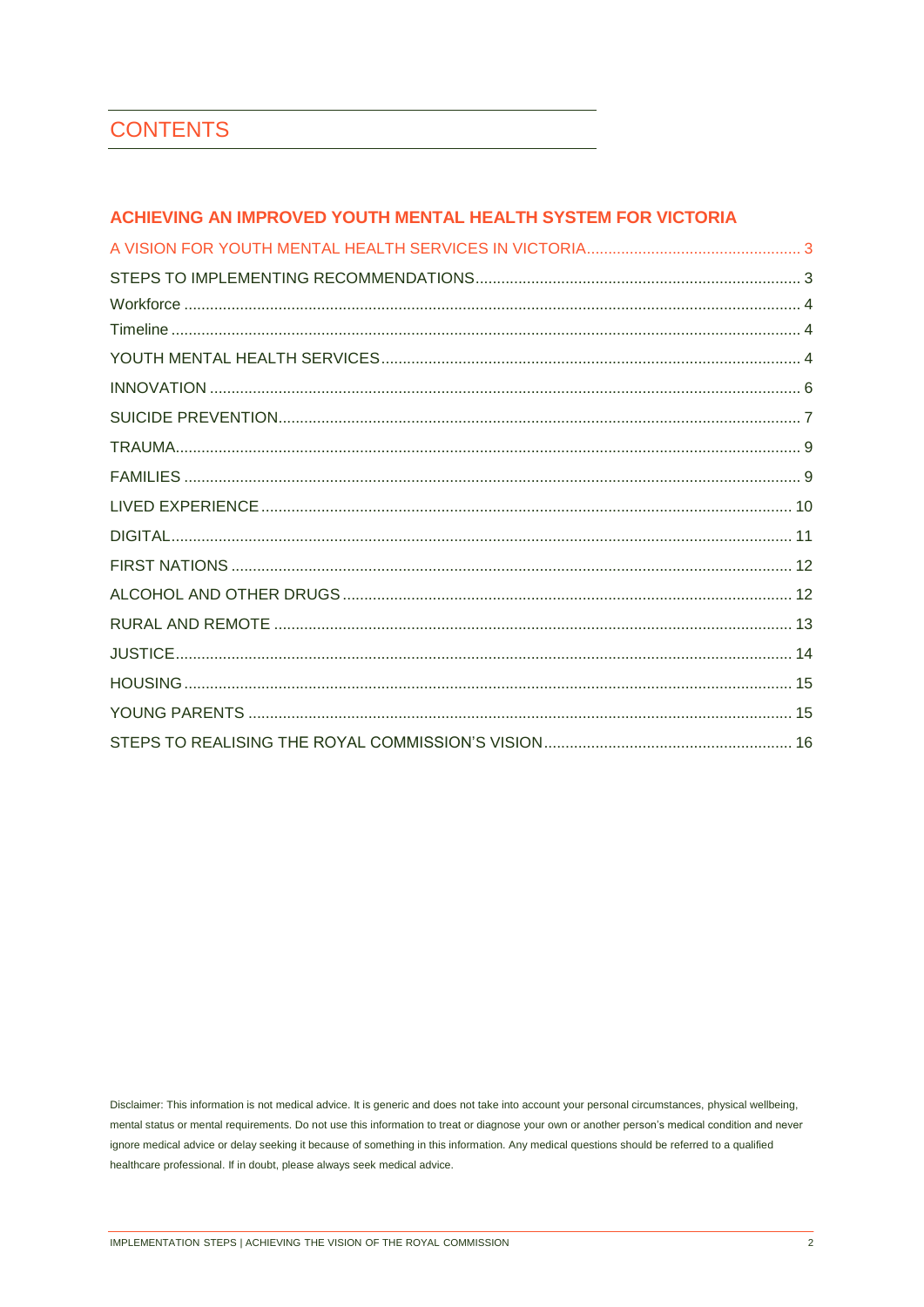# <span id="page-2-0"></span>ACHIEVING AN IMPROVED YOUTH MENTAL HEALTH SYSTEM FOR VICTORIA

IMPLEMENTING THE RECOMMENDATIONS OF THE ROYAL COMMISSION INTO VICTORIA'S MENTAL HEALTH SYSTEM

# <span id="page-2-1"></span>A VISION FOR YOUTH MENTAL HEALTH SERVICES IN VICTORIA

The Royal Commission into Victoria's Mental Health System (the Royal Commission) highlighted the adverse impact mental ill-health can have on young people. Young people travel a developmental trajectory and navigate a number of significant transitional life stages, which often includes the development of new relationships and transitions to further education, employment and independent living. This period of life is when mental ill-health most often emerges. Yet, many young people do not access the services or receive the care that they need. The Royal Commission recommended a reformed youth mental health service model that is driven by innovation and shaped by research and new technologies.

# It is vital that Victoria has a strong, fit-for-purpose youth mental health and wellbeing service stream. (Vol. 2, p. 199)

Recommendations were also made to address specific issues that young people experience, including trauma, suicide prevention and alcohol and other drug use. The Royal Commission also recognised the role that families and people with a lived experience can play in supporting young people experiencing mental ill-health.

The need for culturally appropriate responses for First Nations young people and to work in partnership with diverse communities to improve access was also identified.



#### <span id="page-2-2"></span>STEPS TO IMPLEMENTING RECOMMENDATIONS

The Royal Commission recognises that its work was to mark out the foundations for reform and that implementation is the bigger building project that lies ahead. Implementation of the Royal Commission's reforms will require strong leadership from government, workforce, service providers and people with lived experience. Implementation will be a dynamic and evolving process rather than straightforward and sequential. Foreshadowing the need for a coordinated approach to implementation, the Royal Commission recommended establishing a Mental Health and Wellbeing Commission (**44**). This office will be instrumental in managing and reviewing the implementation of reforms.

Implementing the Royal Commission's recommendations will take time, but actions indicate the Department of Health has begun working on implementation. What is now required is the detailed steps needed to achieve the Royal Commission's vision. Orygen has begun to consider how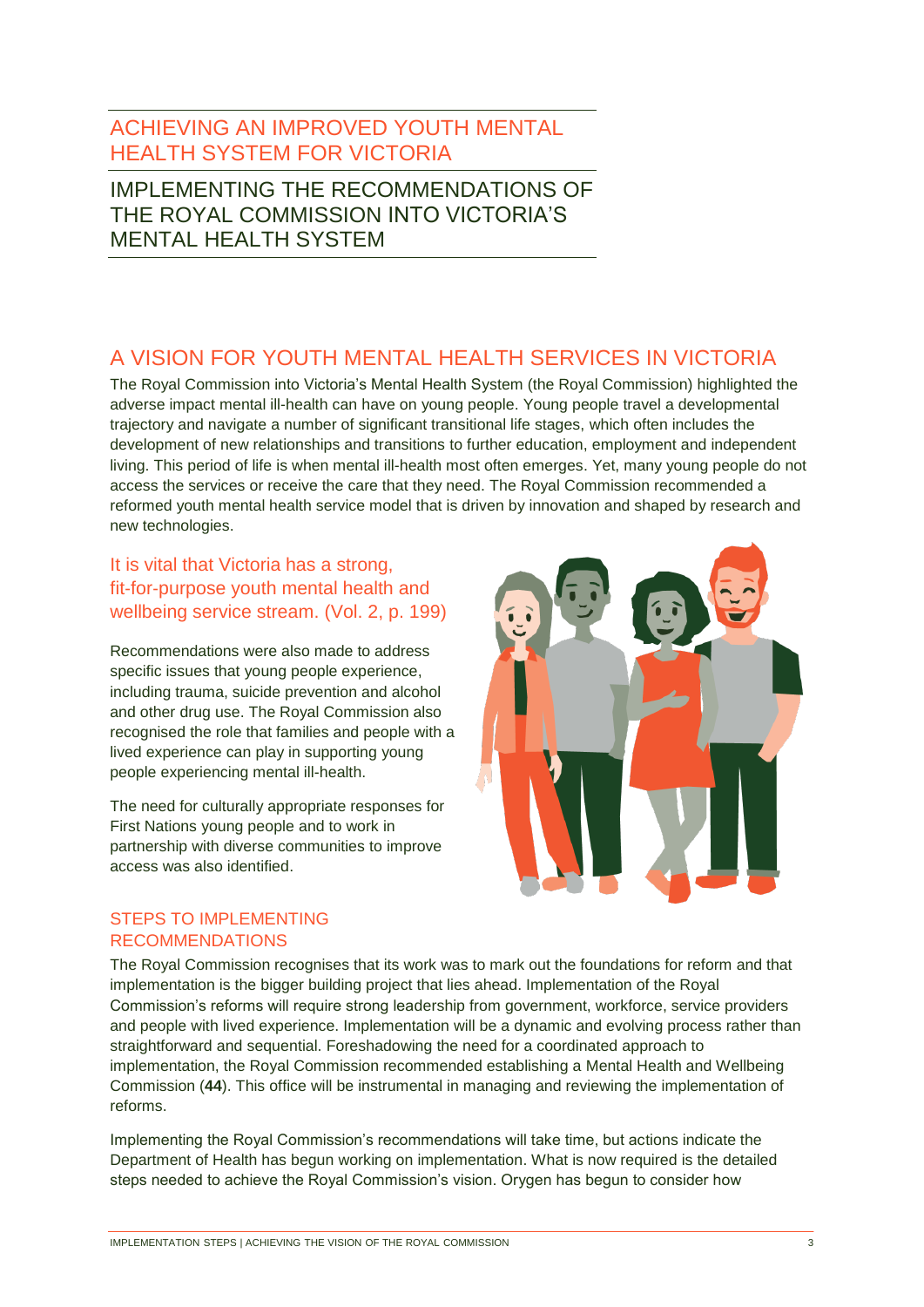recommendations related to its areas of expertise can be achieved. Orygen has published these implementation steps to begin developing the service sector response to achieve the Royal Commission's reform vision for Victoria's mental health system.

#### <span id="page-3-0"></span>**WORKFORCE**

Increasing the available workforce and supporting education, training and professional development programs will be critical to developing workforce size and capacity to deliver the future mental health system. Engagement with the mental health (and interconnected) workforce at the outset will be important in supporting workforce openness and commitment to change and responding to workforce concerns. Workforce readiness was identified in the interim report as an area of focus for the Mental Health Implementation Office. Recognising the central role workforce will play in achieving reform, the Royal Commission identified steps in its workforce recommendations that needed to be taken within the first year.

- The Royal Commission recommended (**57**) that a Workforce Strategy and Implementation Plan be developed and implemented by the end of 2021. Importantly, it was recommended that the strategy/plan be maintained to ensure it remains current and responsive to changing needs.
- The Royal Commission recommended (**58**) that the Department of Health define the knowledge, skills and attributes required of a future mental health workforce, also by the end of 2021.
- The Royal Commission recommended (**59**) that a Mental Health Workforce Wellbeing Committee be established in 2021.

# Given the degree of change required, a clear plan with identified priorities, timelines and responsibilities for transforming the future workforce is needed. (Vol. 4, p. 506)

The Royal Commission's recommended workforce reforms are intended to ensure sufficient workforce size and distribution, and improve specific capabilities aligned to future service delivery approaches. In support of these recommendations the Royal Commission outlined a statewide specialist training and development model. While the need of forensic youth specialists was identified, training in youthspecific evidence-informed, developmentally appropriate treatments will need to be incorporated into the model.

#### <span id="page-3-1"></span>**TIMELINE**

The Royal Commission has developed its recommendations in terms of a ten-year reform agenda. Most recommendations include elements to be delivered over the short, medium and long term. The three waves of reform are:

- short term—by the end of 2022;
- medium term—by the end of 2026; and
- long term—by the end of 2031.

The timeframe for recommendations is summarised in table 37.1 (Volume 5).

#### <span id="page-3-2"></span>YOUTH MENTAL HEALTH SERVICES

The Royal Commission found a strong case for focus and investment in young people's mental health and wellbeing. The Royal Commission recommended reforming and expanding youth services by establishing a new youth mental health and wellbeing service stream.

#### **Recommendation 20: Supporting the mental health and wellbeing of young people**

The Royal Commission has recommended creating a Youth Area Mental Health and Wellbeing service stream for 12 to 25 year olds. This reform will underpin much of the Commission's recommendations for improving youth mental health services and should be given the resources and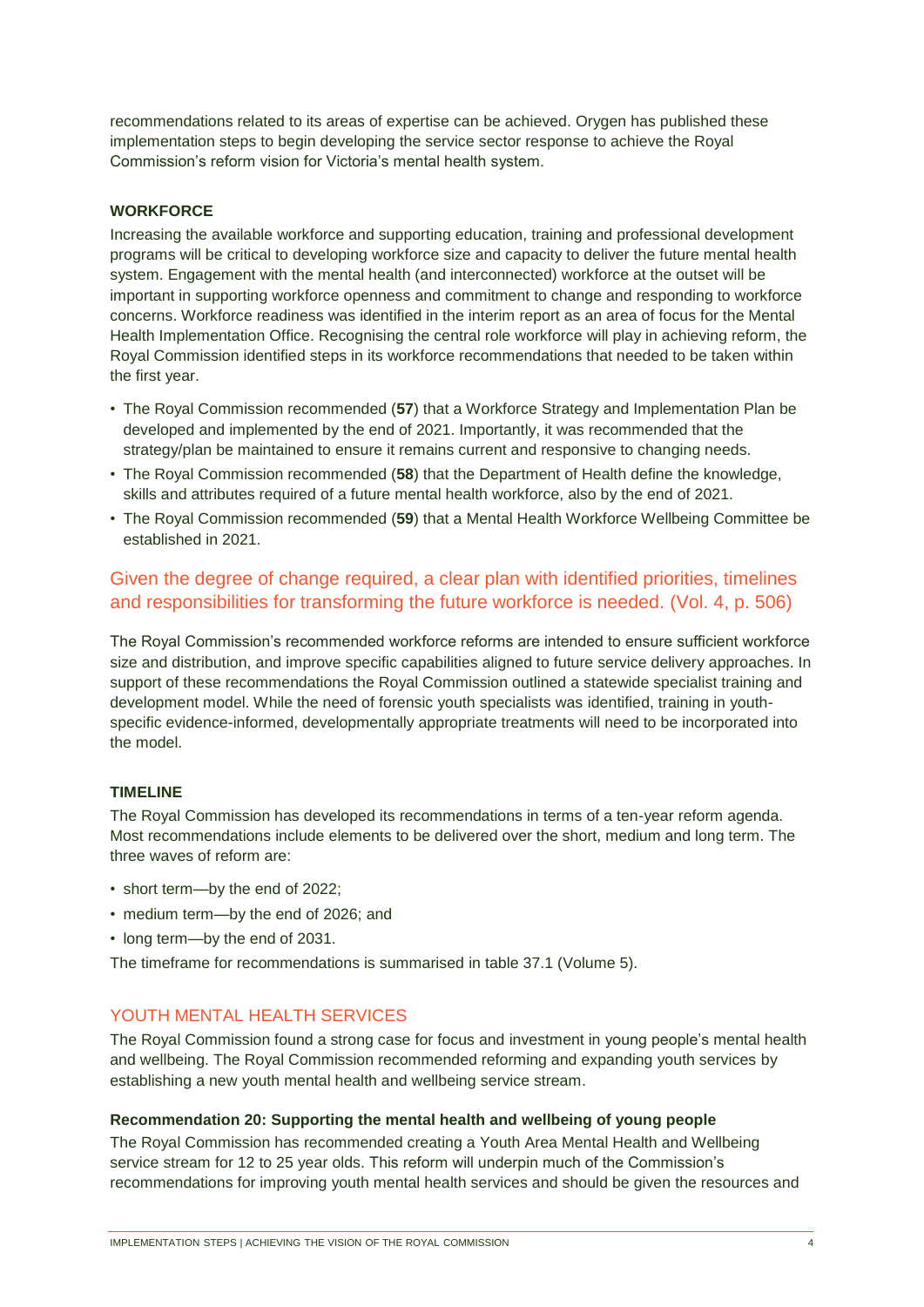time required to successfully implement. Comprehensive regional planning will be required to create a step up/step down service model and referral pathways for young people in each of the six levels of the new system.

Implementation will require reconfiguration of the current child and adolescent/youth mental health service models. Funding and resources will need to be transferred from the adult system and existing child and adolescent services into the new youth service system. Training for a new youth mental health workforce and reskilling of the existing mental health workforce will support the transition to the new youth mental health service stream.

# All Youth Area Mental Health and Wellbeing Services will deliver the core functions of community mental health and wellbeing services. This will ensure better consistency in what young people can access, regardless of where they live. (Vol. 2, p. 242)

Existing youth service models illustrate the regional reform that will be required to implement a Youth Area Mental Health and Wellbeing service stream. Examples include the Alfred Child and Youth Mental Health Service's integrated headspace model and Orygen's role as a provider of focussed services (i.e. forensic youth mental health services) and area-based services (including five headspace centres in the north-west Melbourne region).

Further consideration of the defined role of headspace as the Level 4: Local Mental Health and Wellbeing Service for young people in the new six-level system is required to determine whether this service will meet the service needs of young people with more complex and moderate-to-severe mental health issues or if some access issues for the 'missing middle' will remain.

#### **Recommendation 4: Towards integrated regional governance**

Integrated regional governance supports better integration of service delivery and removal of potential or perceived conflicts of interest. Service providers will be required to work collaboratively to support the establishment of a new regional governing body, working closely with Primary Health Networks, local tertiary mental health services and lived experience leaders, to implement a service system that will better meet the needs of young people in the service region.

Development of an integrated youth service model with an accompanying governance model, adapted to localised context across regions, will ensure all young people benefit from innovation projects and treatments currently being developed. An integrated regional governance model will need to be cognisant of the roles and responsibilities of the Commonwealth and state funding to ensure that young people do not fall through gaps between funded services. These new commissioning bodies will need to be factored into the National Partnership agreement being developed by the Commonwealth and state via National Cabinet.

#### **Recommendation 21: Redesigning bed-based services for young people**

The redesign of bed-based services for young people will be implemented at a number of levels. This includes expanding youth Hospital in the Home and Youth Prevention and Recovery Centres, and developing a stream of youth-specific bed-based services for 18 to 25 year olds.

Implementation of Hospital in the Home will require workforce development and incorporation of this service model into the Youth Area Mental Health and Wellbeing service stream in each region. Established and emerging services will serve as a blueprint for implementation.

Establishing Youth Prevention and Recovery Centres for young people aged 16 to 25 years in each of the eight regions is likely to require capital works investment for new infrastructure as well as planning and delivery for workforce development.

Implementing a dedicated inpatient service that is appropriate and acceptable for young people aged 18 to 25 years will require the reconfiguring of existing adult beds along with the allocation of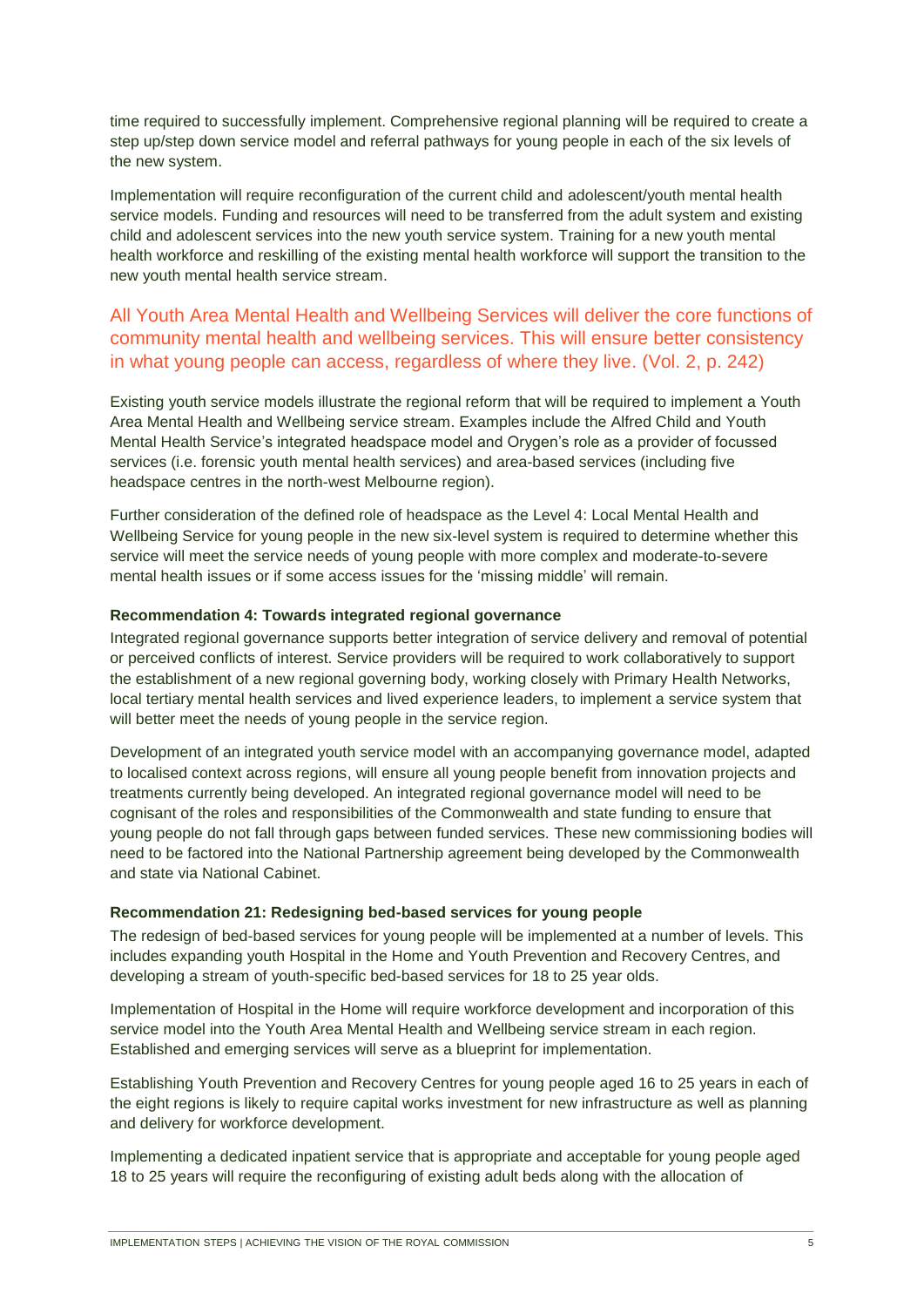additional beds identified by the Royal Commission. Across the eight regions, implementation will require mapping of existing infrastructure, identifying where the new service will be located and the need for new buildings. The development of youth-specific bed-based services must occur in consultation with young people to ensure services are acceptable.

#### <span id="page-5-0"></span>INNOVATION

The Royal Commission emphasised the importance of innovation and the translation of research into service delivery and evaluation. A cycle of innovation will support continuous improvement through new knowledge and an expanded evidence-base, informing future innovation and service improvements. This translational cycle of innovation will bring together research and service delivery. The Royal Commission highlighted the importance of 'unifying this expertise and experience to reposition Victoria as a leader in mental health and wellbeing research and innovation' (Vol. 5, p. 151).

#### **Recommendation 63: Facilitating translational research and its dissemination**

Currently and historically, health services research receives only a fraction of research funding compared to basic (laboratory) and clinical research. Research bodies need to collaborate with clinical services to create a culture that embraces opportunities for research as a core aspect of optimal mental health care and innovation. Building cultures that support and actively seek research will help facilitate collaborations between clinicians and academics, and provides opportunities to support new generations of leading clinical researchers in mental health.

The Victorian Government should identify and promote opportunities to increase collaborative translational research between multiple organisations and multidisciplinary experts, and people with lived experience, to improve the mental health and wellbeing of infants, children and young people across Victoria. (Vol. 5, p. 166)

Creating cultures of clinical research excellence in mental health will further enhance the likelihood of the workforce valuing the importance of utilising evidence in clinical practice, and contribute to a constructive cycle in which ideas from the clinical workforce informs innovative research. Such a cycle would increase the value of investment in health services research, create improved service environments and promote best-practice care.

#### **Recommendation 64: Driving innovation in mental health treatment, care and support**

A dedicated entity charged with funding youth mental health innovation (and separate entities for research into child and adult mental health) should be given sufficient funding to support a range of blue-sky ideas, encouraging a wider range of innovators to apply. The inherent conservatism of current funders leads to already academically successful researchers being funded to make iterative improvements to existing knowledge. For example, a fund focussed on research initiatives involving community, young people, family and clinician-based proposals would provide a vehicle for expanding the expertise the Royal Commission envisaged in support of its recommendation. Expert panels convened to administer innovation funds should comprise of lived, loved, laboured and learned experience.

Collaboration should be incentivised in the funding model to broaden the expert contributions to research, including non-academic expertise. Services should be rewarded for partnering in research, with such rewards contingent on milestone achievements.

#### **Recommendation 65: Evaluating mental health and wellbeing programs, initiatives and innovations**

Elevating the role of evaluation and its application in issuing guidance requires a youth mental health organisation similar to the National Institute of Health and Care Excellence in England. Such a lead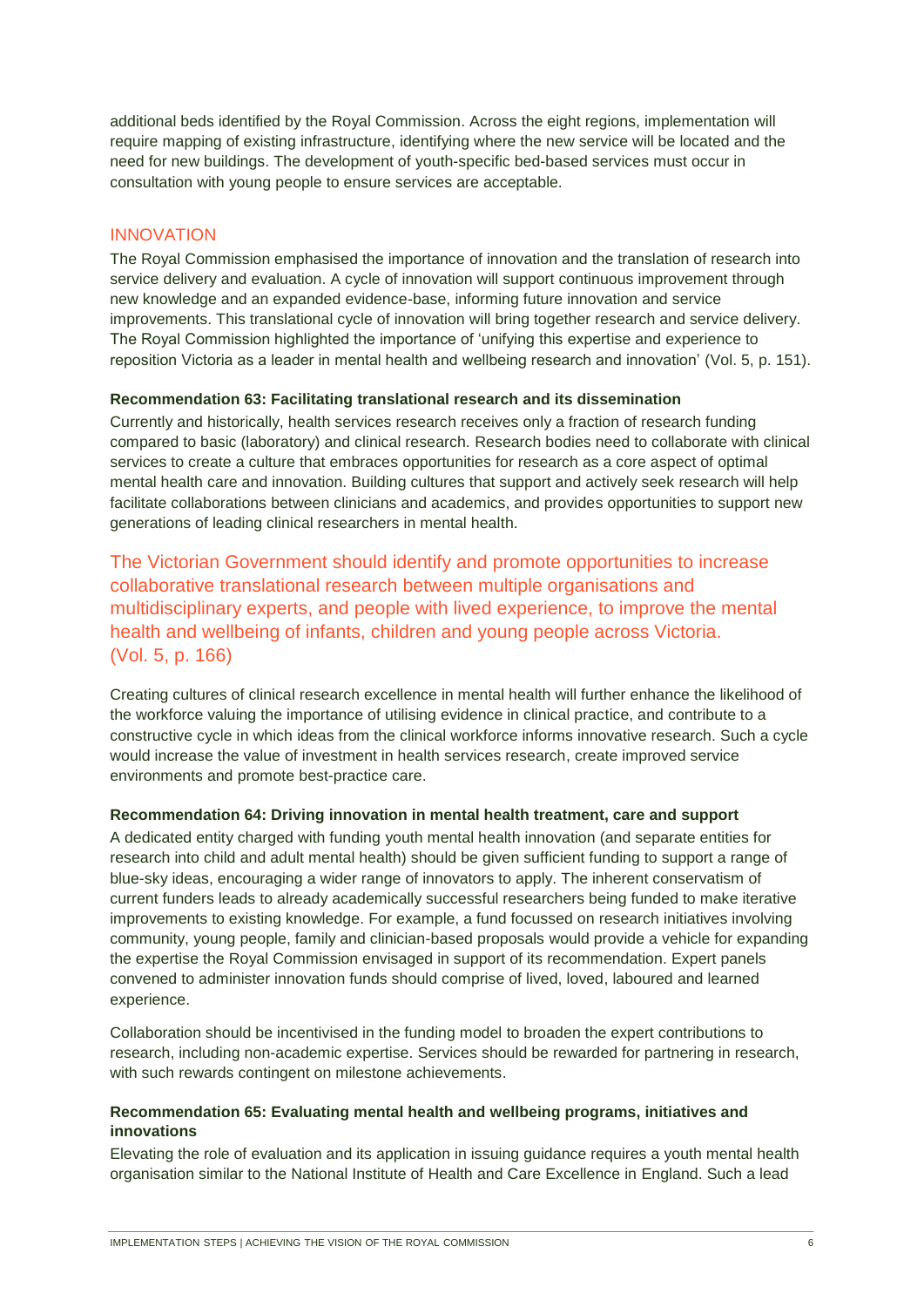organisation would provide resource evaluation positions in services and fund clinical-academic positions beyond psychiatry such that all disciplines within the system value the improvements that evaluation and research feedback can provide.

Evaluation in youth mental health requires multiple stakeholders to inform the evaluation metrics and scope. These stakeholders should also determine the purpose and scope of data gathered in the evaluation to ensure it meets the needs for research and governance. Evaluation frameworks need to include outcome measures to enable analysis of the effectiveness of programs, initiatives and innovations. Measurement systems need to collect data easily (passively or incidentally) with the least disruption to service provision, in harmony with research protocols and objectives, and while retaining compliance with data entry requirements. Service commissioning agreements should detail the purpose of evaluations and the processes by which feedback from evaluations will be developed, provided and used.

Incorporating routine evaluation in the implementation of reforms and ongoing decision making requires a platform which brings together clinicians, young people, families and researchers to agree on what the data means and consequent decisions. This could be at a service, locality, region or system level.

#### <span id="page-6-0"></span>SUICIDE PREVENTION

The Royal Commission notes that suicide prevention cannot solely be the responsibility of the health sector. The Royal Commission advocated for the Commonwealth and Victorian governments to coordinate a reform of suicide prevention and response services through 'detailed, staged implementation plans in which responsibilities, timelines, costs and evaluation points are clearly laid out' (Vol. 2, p. 463).

#### **Recommendation 26: Governance arrangements for suicide prevention and response efforts**

Inclusion of lived experience input into governance arrangements for suicide prevention and response efforts is a welcome development. This must include the experience of young people in a safe and meaningful manner. The experiences of young people who have provided support or been exposed to suicide in others must also be included. It is critical that lived experience is included in evidence-based programs that have been developed through research and rigorous evaluation.

Self-harm is a key risk factor for suicide, particularly for young females. While often identified in suicide prevention strategies, it is often omitted in implementation. The new strategy and implementation plan needs to include self-harm, with a focus on de-stigmatisation, awareness-raising and appropriate responses across services and settings (e.g. schools).

# The Commission recommends building the competency of Victoria's suicide prevention and response workforces through centrally coordinated, evidence‑informed training programs. (Vol. 2, p. 476)

Developing a cross-government, systems-based approach will require establishing systems and service infrastructure that facilitate coordination. To ensure the needs of young people are included, key departments relevant to their lives must be involved. Online environments are an important part of the system for young people, so approaches that enhance online safety for young people at risk of suicide or self-harm and interventions that can be delivered online should be included.

#### **Recommendation 27: Facilitating suicide prevention and response initiatives**

Suicide risk in young people may manifest differently to adults, particularly for those in younger age brackets. Training programs that are specifically designed to help adults identify and respond to risk in young people are required. As young people are often the 'gatekeepers' for their friends and families, training programs designed to help young people help other young people are also required and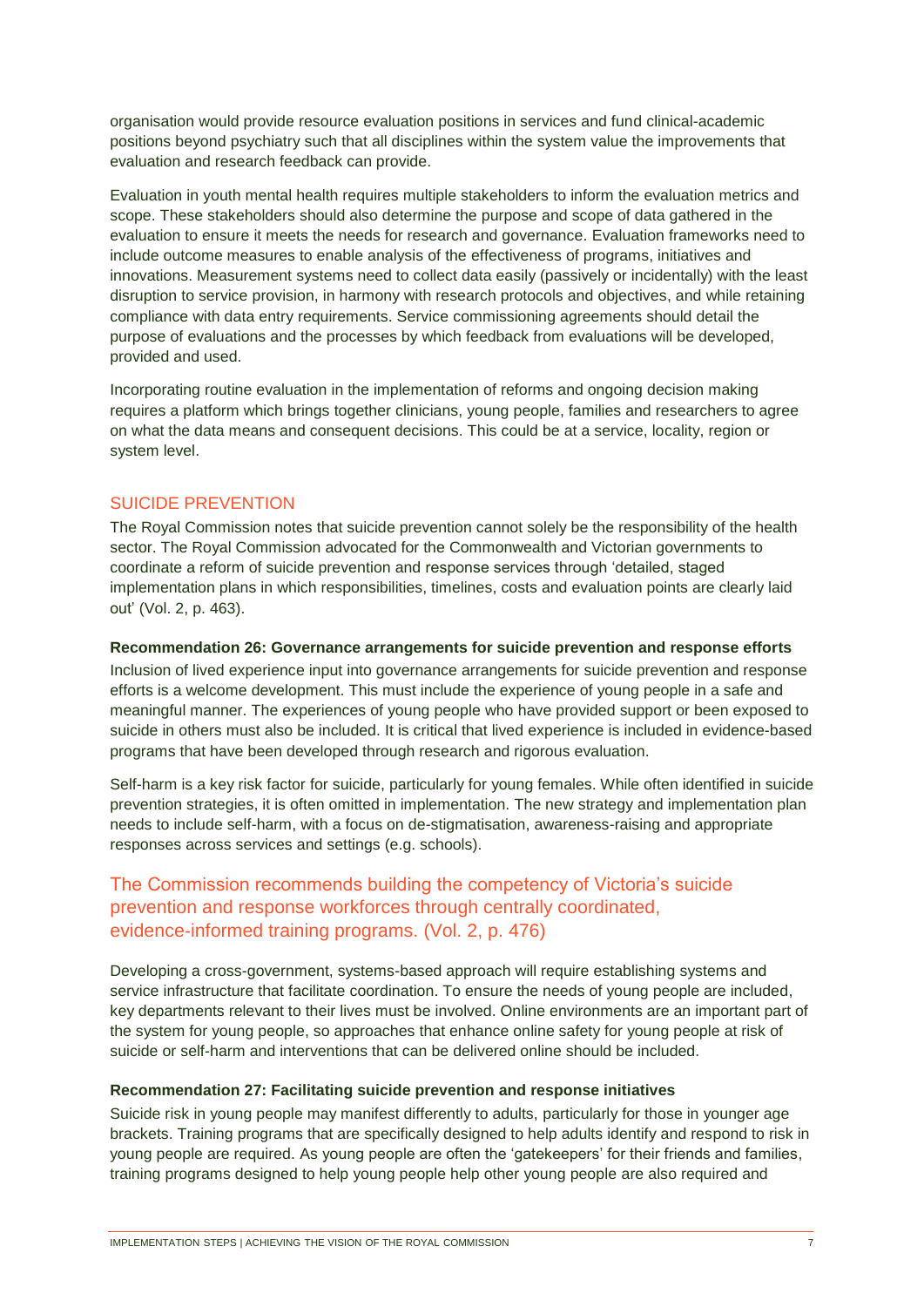should also equip them to identify and respond to risk expressed by their peers on online platforms. The recommended provision of evidence-informed community gatekeeper training needs to include youth modules that equip adults and young people with youth-appropriate suicide awareness and prevention skills.

The Royal Commission recommends automatic referral to bereavement support. The expansion of existing patchy bereavement services will need to address the same issues suicide prevention programs face in reaching young people. Youth peer worker roles and online supports would enhance the acceptability and reach of bereavement services for young people. The Royal Commission's suggestion that bereavement services incorporate a combination of delivery formats will need to be elevated to develop bereavement services acceptable and accessible for young people.

Professional suicide prevention training should be specific to the needs and environments of different workforces (i.e. emergency departments and education environments) and include workforces with a high proportion of young employees. Training in evidence-based programs will ensure the programs are safe, acceptable and efficacious for young people. As many young people at risk of suicide are not engaged in work or education, it is important that training is offered to young people, staff at Centrelink and staff in similar settings.

#### **Recommendation 9: Developing 'safe spaces' and crisis respite facilities**

The Royal Commission recommended the Victorian Government invest in diverse and innovative safe spaces and crisis respite facilities for the resolution of mental health and suicidal crises. The recommendation includes four dedicated safe spaces co-designed with and for young people. These facilities will need to be developmentally appropriate and be set in acceptable environments with youth-oriented facilities. Four of these safe space facilities across the state should be specifically for, and co-designed with, young people.

As an innovative response to supporting young people, it is important that the implementation and experience of young people who use them are evaluated to inform iterative improvements in the model.



IMPLEMENTATION STEPS | ACHIEVING THE VISION OF THE ROYAL COMMISSION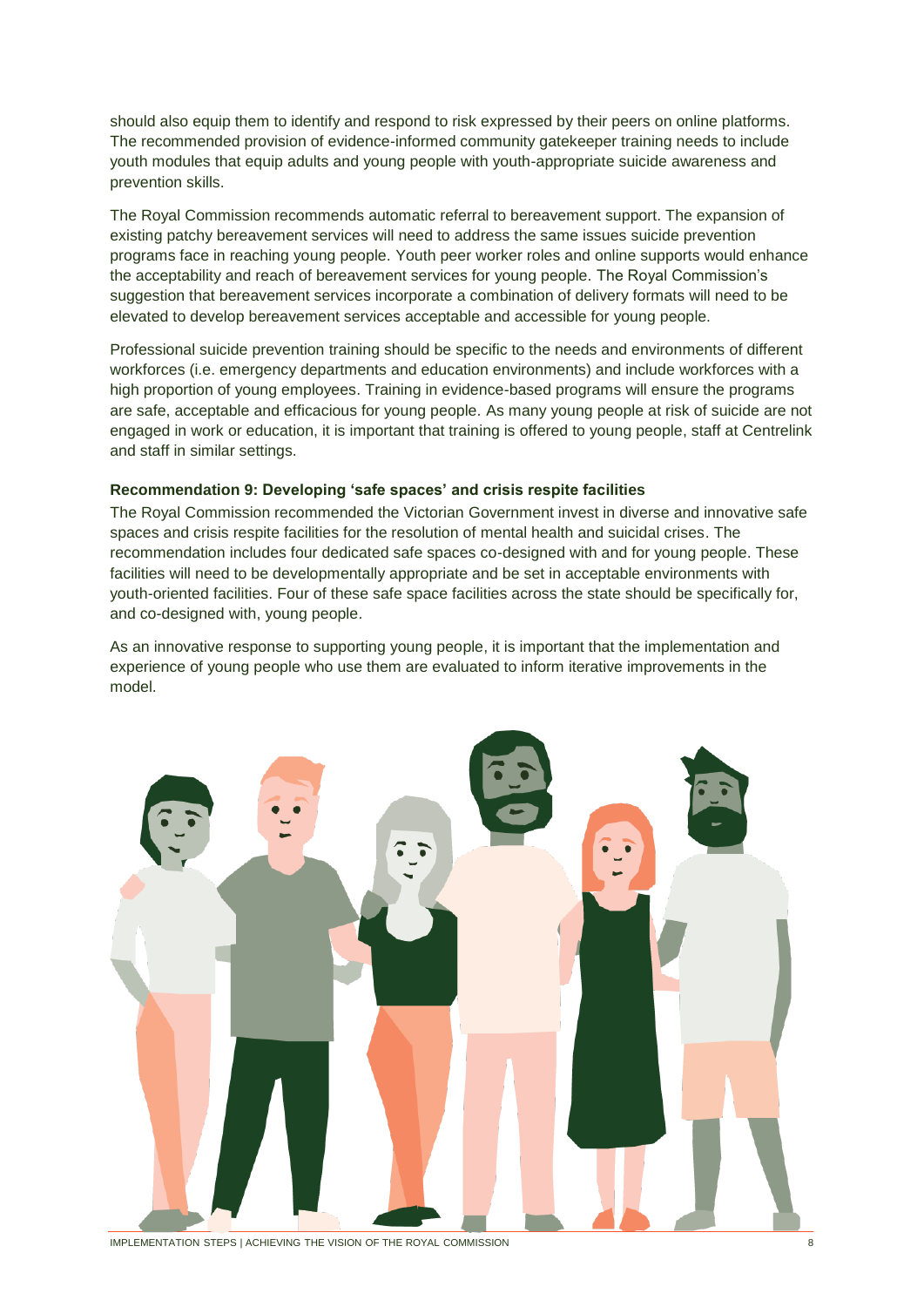#### <span id="page-8-0"></span>**TRAUMA**

Overlooking the impact that experiences of trauma can have on young people's mental health has resulted in a lack of service responses, exacerbating the impact and associated poor mental health outcomes. To address this failure, the Royal Commission has recommended establishing a Statewide Trauma Service.

#### **Recommendation 23: Establishing a new Statewide Trauma Service**

The Statewide Trauma Service will require a youth stream so that trauma research, workforce education and training, and support for mental health practitioners can be tailored to the specific needs of young people and support the development of the Trauma Specialists workforce in the Infant Child and Youth Area Services. Development of youth stream would bring together existing specialist trauma expertise, the lived experience of young people and translational research.

# The Commission's recommendation for a Statewide Trauma Service will position trauma as a core focus of Victoria's mental health and wellbeing system. (Vol. 2, p. 383)

The Statewide Trauma Service should lead the development of a much-needed youth mental health sector-wide trauma-informed service model. It will be an optimal setting for this as it will include the expertise of all the necessary stakeholders and will have a research remit. Development of a traumainformed youth mental health model would ensure a consistent framework to address trauma within all aspects of service delivery. This model would reduce the risk of re-traumatisation, particularly in routine screening and assessment.

#### **Recommendation 24: A new approach to addressing trauma**

The trauma-informed care model would provide a framework for the Statewide Trauma Service's work to be implemented by specialist trauma practitioners. Specialist trauma practitioners' role should include training and supervision of youth mental health practitioners in the trauma-informed model. This will enable all practitioners to be supported to deliver evidence-based trauma-informed care and prevent trauma care from becoming siloed into delivery only by trauma specialists. Trauma is so ubiquitous in youth mental health; all practitioners must be able to deliver trauma-informed care with support. This model can also support the delivery of specialist trauma interventions to specific groups such as young people with post-traumatic stress disorder by specialist trauma practitioners.

#### <span id="page-8-1"></span>FAMILIES

For most young people, their families, friends and supporters have had to be the stopgap for shortcomings in the mental health system, often to the detriment of their family's own health and wellbeing. At the same time, families report feeling excluded by the individualistic focus of the mental health system. The Royal Commission acknowledged that changes to this culture will take time. Changes to the mental health system need to also recognise the support that families require.

#### **Recommendation 30: Developing system-wide involvement of family members and carers**

System-wide involvement requires developing a range of roles that enable the involvement of family members and carers across the service spectrum. Demonstrated commitment to inclusion and the incorporation of roles that establish family inclusion as a commensurate service platform within the service system is required. A service culture focussed on the individual needs to be expanded to viewing families and carers as an integral part of this environment and valuing the part they can play in a young person's recovery journey. Management of family or carer lived experience staff need to recognise the potential that staff may have ongoing caring roles for family and friends or themselves.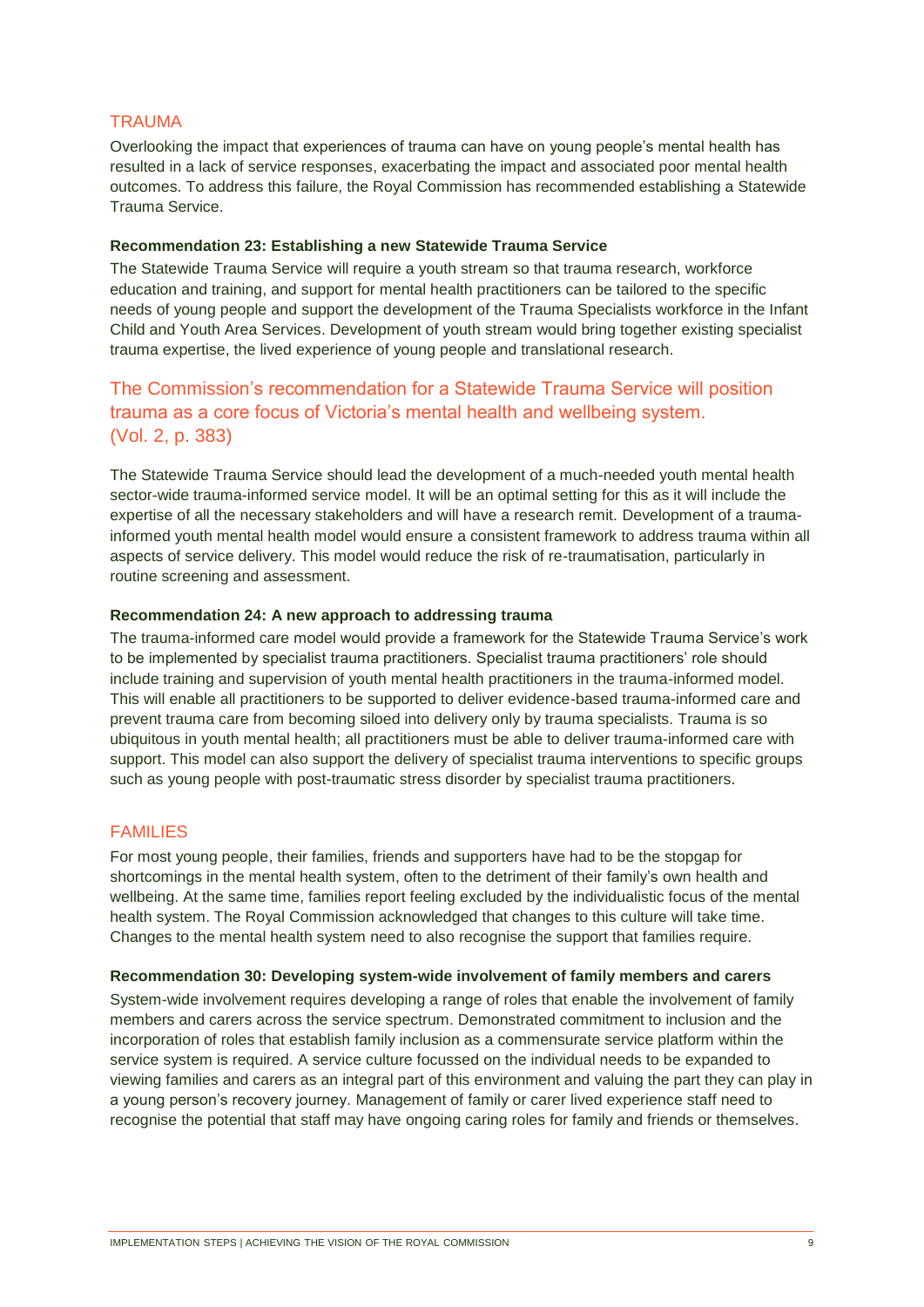The development of family involvement service models and staffing roles need to consider the particular support needs for siblings. Family and adult carer oriented services will not always be appropriate or acceptable for a young person's sibling.

#### **Recommendation 31: Supporting families, carers and supporters**

The implementation of regional family and carer-led centres needs to consider how this will integrate with existing Carer Gateway programs and providers, and build on what is working well. A service audit will identify the level and form of existing services and determine where gaps need filling or service improvement is needed. A basic suite of services to be offered in each region needs to be determined, with local tailoring of services to respond to demographics specific to each area.

# Families, carers and supporters make a substantial contribution to the wellbeing of the people they care for and support. (Vol. 3, p. 76)

Recruitment of a peer workforce needs to include a range of experiences. Training needs for a peer workforce should be trauma-informed and include self-care, boundary setting and service orientation. Adequate supervision and support needs to be provided and include opportunities for debriefing. Consideration of personal journeys and demands as care providers need to be accommodated.

#### <span id="page-9-0"></span>LIVED EXPERIENCE

Differences in youth and adult mental health services require different approaches to supporting the lived experience workforce. The youth lived experience workforce are employed in services designed for young people (i.e. focus on early intervention and youth-friendly environments) and need training that reflects this.

#### **Recommendation 28: Developing system-wide roles for the full and effective participation of people with lived experience of mental illness or psychological distress**

Young people with a personal experience of mental health challenges and/or as young carers have a lived experience that is invaluable to system-wide roles. Dedicated roles in youth-specific services and activities need to be developed, rather than a generic 'lived experience' role. These roles should include a diverse representation of young people, especially those from groups who are overrepresented in mental health service users.

# The implementation of the Commission's recommendations is a rare opportunity to transform the leadership of people with lived experience of mental illness or psychological distress. (Vol. 3, p. 30)

To enable young people's meaningful involvement, additional considerations, supports and resources are required, and barriers (i.e. paternalism and ageism; being new to professional environments; professional perceptions; continuing experiences of stigma) need to be addressed. Specialised and tailored training, professional development and career pathways are required for the lived experience workforce. This is especially relevant for the youth lived experience workforce as they are often at the start of their working lives. Positive, supportive employment experiences will buttress their longer-term mental health.

#### **Recommendation 29: A new agency led by people with lived experience of mental illness or psychological distress**

Establishing a new non-government agency led by people with lived experience of mental illness or psychological distress will require consideration of a number of potential issues. These issues will likely include: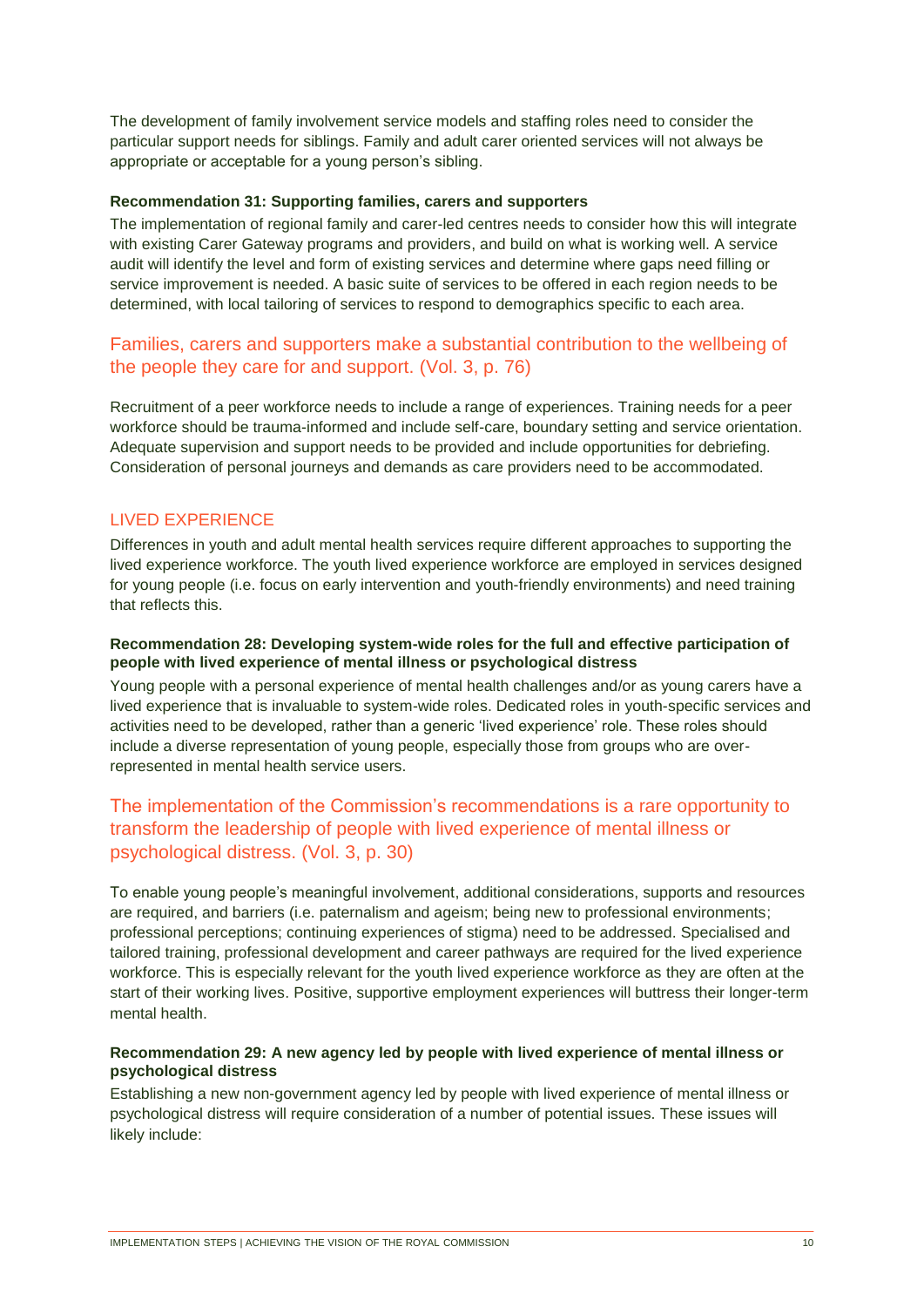- different approaches to lived experience leadership within the Agency and Commission impacting collaboration; and
- representing a diversity of perspectives across lived experiences, including:
	- ensuring young people's representation
	- not replicating existing power structures or imbalances

The development of the agency, designed training and service delivery should include consideration of young people with a lived experience and offer a range of training options with lower barriers to entry. The barriers young people encounter in adult-based services necessitates a service run by people with lived experience for young people.

#### <span id="page-10-0"></span>DIGITAL

The Royal Commission recognised that implementation of digital technology in the delivery of mental health services has faced infrastructure, workforce and consumer expectation barriers. The emerging innovations in service technology will need to be integrated into the mental health service system.

#### **Recommendation 60: Building a contemporary system through digital technology**

The Royal Commission rightly acknowledges that the mental health system has failed to keep up with the latest advances in digital technology. Building a contemporary system will require identifying and supporting new evidence-based digital services and platforms designed to 'improve system access, continuity of care and navigation' (Summary, p. 30). Flexibility will be required to enable implementation across the diagnostic spectrum, clinical settings, geographies and the technological capacity of the clinical workforce.

Adoption of innovative digital technologies requires sufficient continuity of funding so that service providers can undertake the longer-term planning and manage the process of change required to fully benefit from advances in digital technology. It is important that investment in digital technology research and implementation prioritises emerging blended models of care and workforce capacity in the use of mental health technologies alongside face-to-face practice. The Royal Commission recognised that variation in workforce capability and acceptance will be a factor in realising the potential of digital technologies. Provider capacity will require workforce training and support to enable implementation as part of investment in digital platforms and support infrastructure.

# The Victorian Government [needs] to closely monitor new and emerging digital technologies and services and build strategies to leverage innovation to improve mental health and wellbeing outcomes. (Vol. 5, p. 22)

Implementation of digital technologies needs to be undertaken in a consistent manner to ensure system cohesion, while also maintaining scope for implementing technological advancements that are not yet anticipated. Due to the innovative aspect of emerging digital technologies in mental health, it is critical that funded research and trials are undertaken to allow evaluation of service models prior to investment in system-wide rollouts.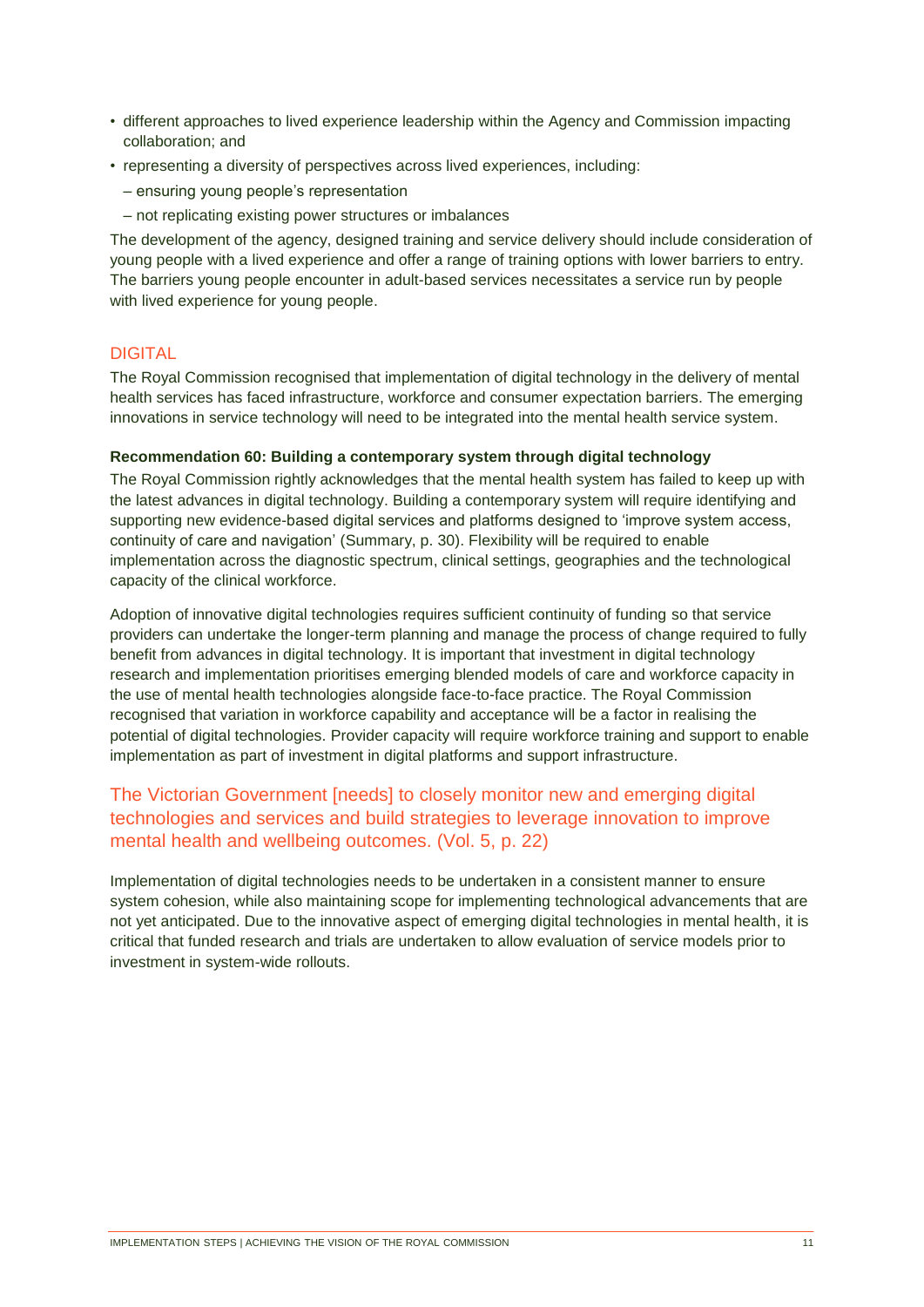#### <span id="page-11-0"></span>FIRST NATIONS

The Royal Commission acknowledged the impact of ongoing systemic racism and marginalisation, including within the mental health system faced by Aboriginal communities. It also recognised the resilience, leadership and ingenuity of Elders, communities and Aboriginal-controlled organisations in supporting their young people.

#### **Recommendation 33: Supporting Aboriginal social and emotional wellbeing**

The Royal Commission stated that 'Aboriginal children and young people need access to both well-resourced Aboriginal community-controlled health services and culturally safe mainstream mental health and wellbeing services, which work in partnership.' (Vol. 3, p. 180). Building strong relationships and meaningful partnerships with First Nations organisations will provide young people seeking social and emotional wellbeing services a wider, more comprehensive range of safe and appropriate care journeys than any one sector can deliver alone.

# These reforms focus squarely on treatment, care and support being delivered through Aboriginal organisations. (Vol. 3, p. 143)

The Royal Commission recognised the importance of locating the experiences of mental illness for young people in an inter-generational context. When responding to young people's needs, there is a potential need to also respond to the mental health needs of other family members. Immediate reforms are needed to provide mental health and wellbeing supports for children and families. The important role that Elders can play in supporting young people's wellbeing was identified as a possible feature of services for young people.

A range of reforms are focussed on providing young people with culturally safe and flexible services, including early interventions.

#### <span id="page-11-1"></span>ALCOHOL AND OTHER DRUGS

The Royal Commission recognised the benefits of integrated treatment while noting that most mental health services do not provide integrated treatment, care and support. This situation reflects decades of division in the delivery for mental health and alcohol and other drug (AOD) services. The Royal Commission's reforms begin the shift to integrated treatment.



#### **Recommendation 35: Improving outcomes for people living with mental illness and substance use or addiction**

There are substantive implementation challenges in achieving integration of care for mental illness and substance use or addiction in youth-oriented services. Most critically, there is a lack of consensus about what best-practice evidence-based integrated care for young people should comprise. Different models could range from co-location of AOD services at mental health and wellbeing services through to fully integrated care, where the same practitioners are trained to provide care for both conditions (a dual diagnosis model of care). An optimal model will likely involve a youth-friendly single point of entry, stage-informed dual diagnosis-oriented clinical care with psychological and addiction psychiatry expertise, scaffolded with wellbeing support for case management and more practical needs.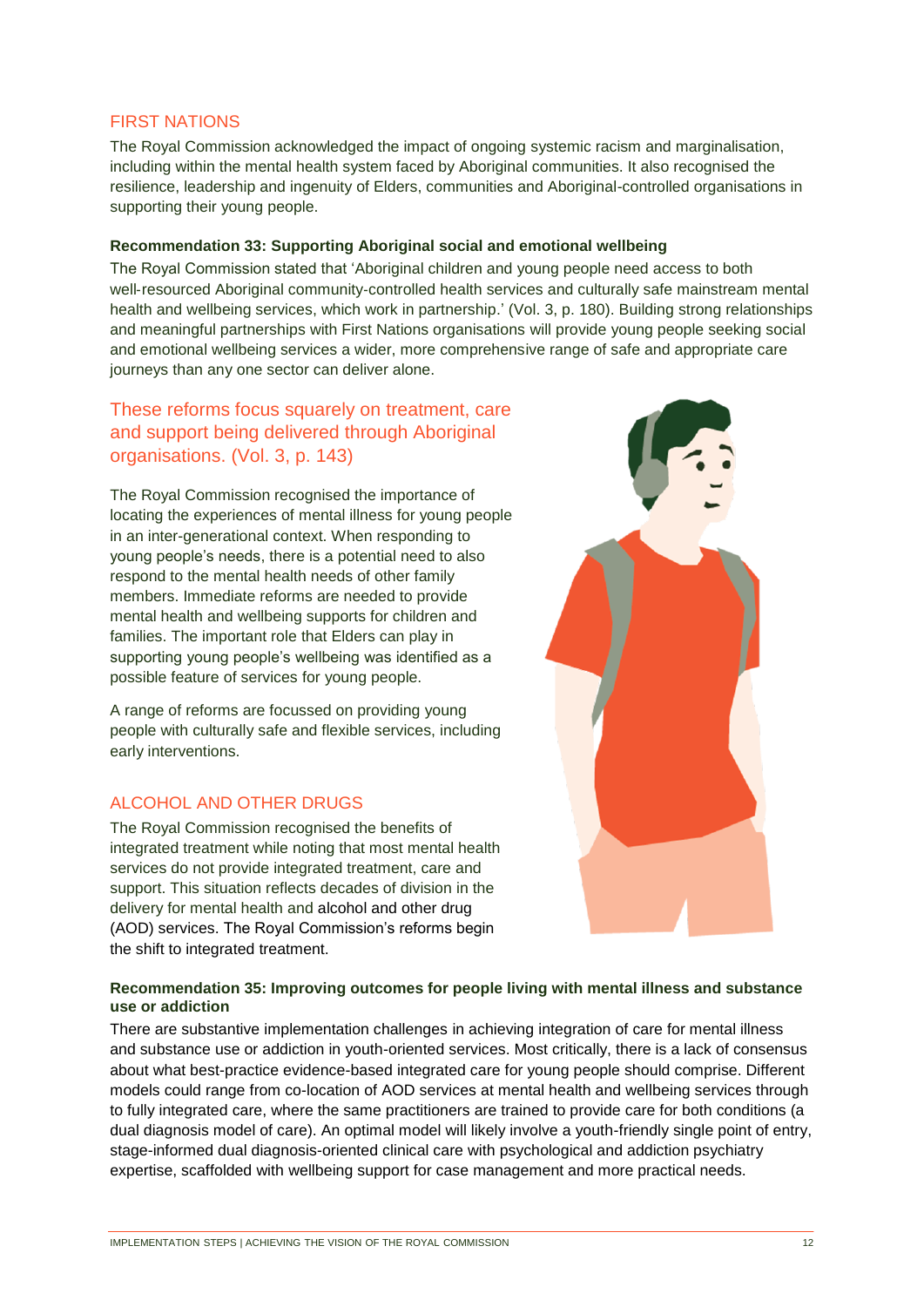# Responding to co‑occurring mental illness and substance use or addiction experienced by young people requires a response that considers factors relevant to young people's stage of life and development. (Vol. 3, p. 301)

Providing both clinical care and practical support will be important in youth services given the high wellbeing needs of young people with mental ill-health and substance use issues. Flexibility will also be needed to allow services to work towards fully integrated care with appropriate support and training for staff. The Royal Commission identified a need to increase the number of addiction specialists to enable the delivery of services needed. Collaboration between the Commonwealth and Victorian governments to increase the available workforce was identified, including an increase in training opportunities.

#### **Recommendation 36: A new statewide service for people living with mental illness and substance use or addiction**

Implementation of recommendations to systemic issues of fragmented, ineffective care due to systems designed to function independently will be complex and require substantial resources (both economic and in terms of expertise). The establishment of a statewide service will require a coordination of research related to integrated care, education and training for mental health and AOD practitioners, provide primary and secondary consultations and an increase the number of addiction specialist clinicians.

A mix of expertise will be needed to ensure this new statewide service is able to meet its goals in relation to youth services. Workforce training will be a key need given that dual diagnosis expertise is currently lacking in both the youth mental health and AOD workforces. A starting point for implementation will be training mental health staff to provide dual diagnosis clinical care, with AOD and youth workers trained to provide expert wellbeing support and case management/scaffolding for more practical needs. This approach would capitalise on the existing strengths of the workforces within each service system.

Innovative research will be critical in informing best-practice models of integrated care for young people. These models may differ from those required for older populations with early intervention approaches being critical. Presentation at mental health services may itself provide a unique opportunity for early intervention for young people with mental ill-health who use substances but who do not (yet) see this as problematic. Clinical research testing innovative new early interventions will be necessary to inform these kinds of opportunistic approaches.

# <span id="page-12-0"></span>RURAL AND REMOTE

The Royal Commission noted the experience within rural and regional Victoria is best placed to inform service delivery, partnerships and models that will work in local contexts and meet local needs. The need for funding reforms to ensure workforce availability was identified and direction was provided.

#### **Recommendation 39: Supporting the mental health and wellbeing of people in rural and regional Victoria**

Young people living in rural and regional Victoria need services close to home and family. These services need to combine face-to-face services and expanded access through innovative use of digital technologies. Digital technology provides the opportunity to enhance service access and delivery, but should not replace face-to-face services. Innovative, emergent technological services need to be trialled. It would be a failure of the intent of this recommendation to simply tender and evaluate a 'shiny new' version of existing approaches to telehealth.

Improving regional centre-based youth mental health services will provide the service infrastructure for developing the scale of youth mental health services required. Dedicated funding is required to build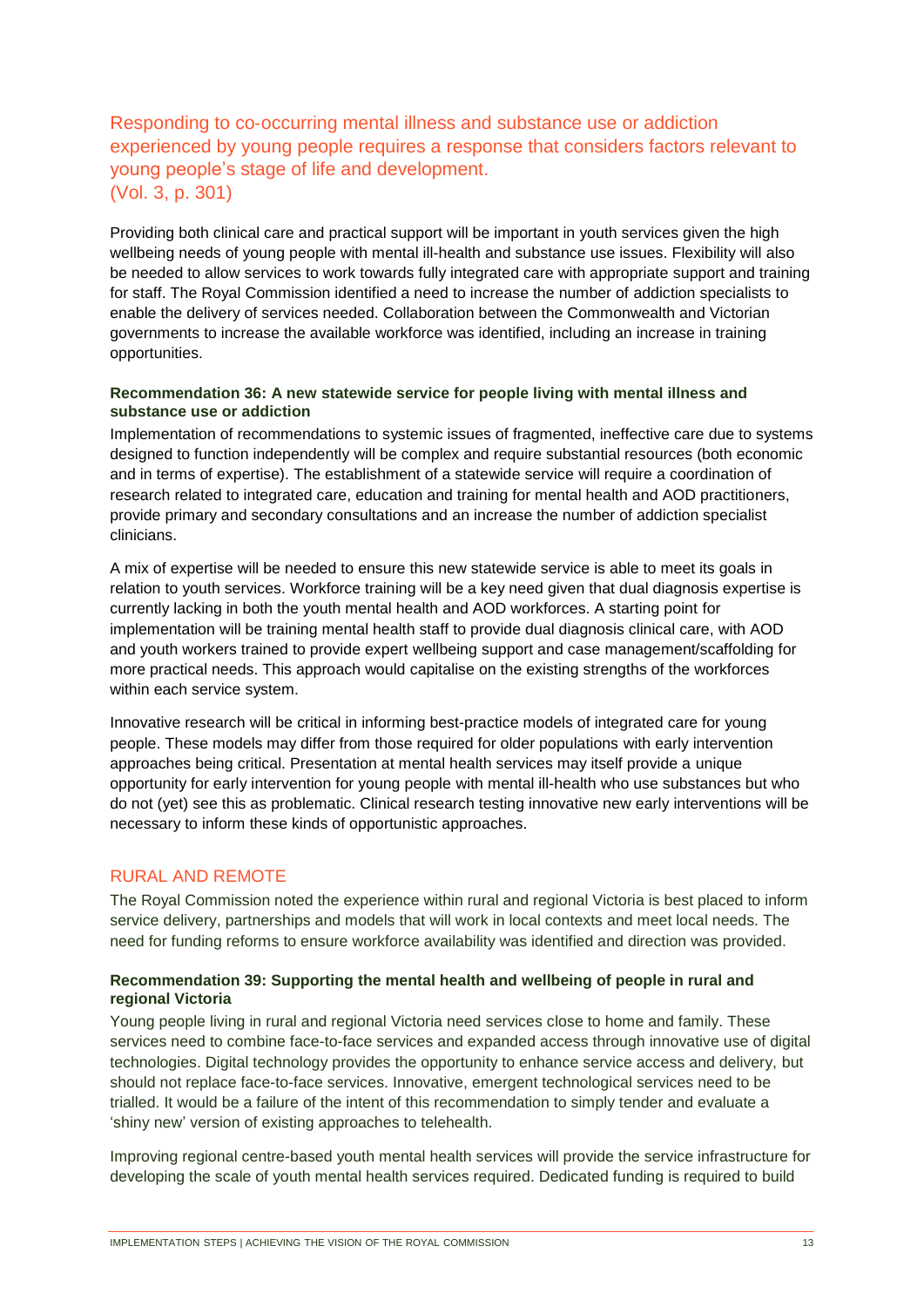and retain local knowledge to inform and deliver outreach services into rural areas from a regional base.

#### **Recommendation 40: Providing incentives for the mental health and wellbeing workforce in rural and regional areas**

The Royal Commission noted the barriers to developing and maintaining a skilled local mental health workforce, especially for infants, children and young people. Competition for available workforce between services further distorts workforce recruitment and retainment. Any incentive-based workforce policy needs to ensure the whole sector benefits. Incentives should support recruitment, retainment and flexibility. Integrated service delivery to optimise workforce availability will require flexible allocation of staffing resources across a network of partner services.

### The Commission recommends that the Department of Health develop a Mental Health Workforce Rural Incentive Scheme. (Vol. 3, p. 498)

The Royal Commission sets out funding reforms for the Department of Health that recognise the additional costs of delivering regional and rural services, including workforce-related costs. Demonstrating how additional funding will achieve increased service accessibility and delivery will enable the Victorian Government to indicate the value of additional Commonwealth funding through a new National Partnership Agreement.

#### <span id="page-13-0"></span>**JUSTICE**

The Royal Commission found that existing systems and services are neither structured nor resourced to adequately support justice involved young people experiencing mental ill-health. It is recommended the expansion of the existing youth forensic mental health programs to a statewide model, including across the 13 Infant, Child and Youth Area Mental Health and Wellbeing Services.

#### **Recommendation 37: Supporting the mental health and wellbeing of people in contact with, or at risk of coming into contact with, the criminal and youth justice systems**

The Commission has been specific in the direction it has outlined to expand the specialist youth forensic mental health programs to a statewide model. Establishment of such a model will require a collaboration between knowledge experts and proven service providers in the mental health and youth justice sector that understand the requirements of each service system.

# Young people in contact with the youth justice system often have difficulty obtaining access to mainstream youth mental health services. (Vol. 3, p. 402)

Development of a statewide model would deliver consistent care between custody and the community and provide mental health services that span from primary to tertiary care. Expansion of existing services into a coordinated statewide service will require funding to train and resource a specialist workforce.

The Royal Commission has proposed, in line with the move to a youth mental health model for 12 to 25 year olds, that Forensicare introduce a youth service alongside adult specialist mental health services it currently provides.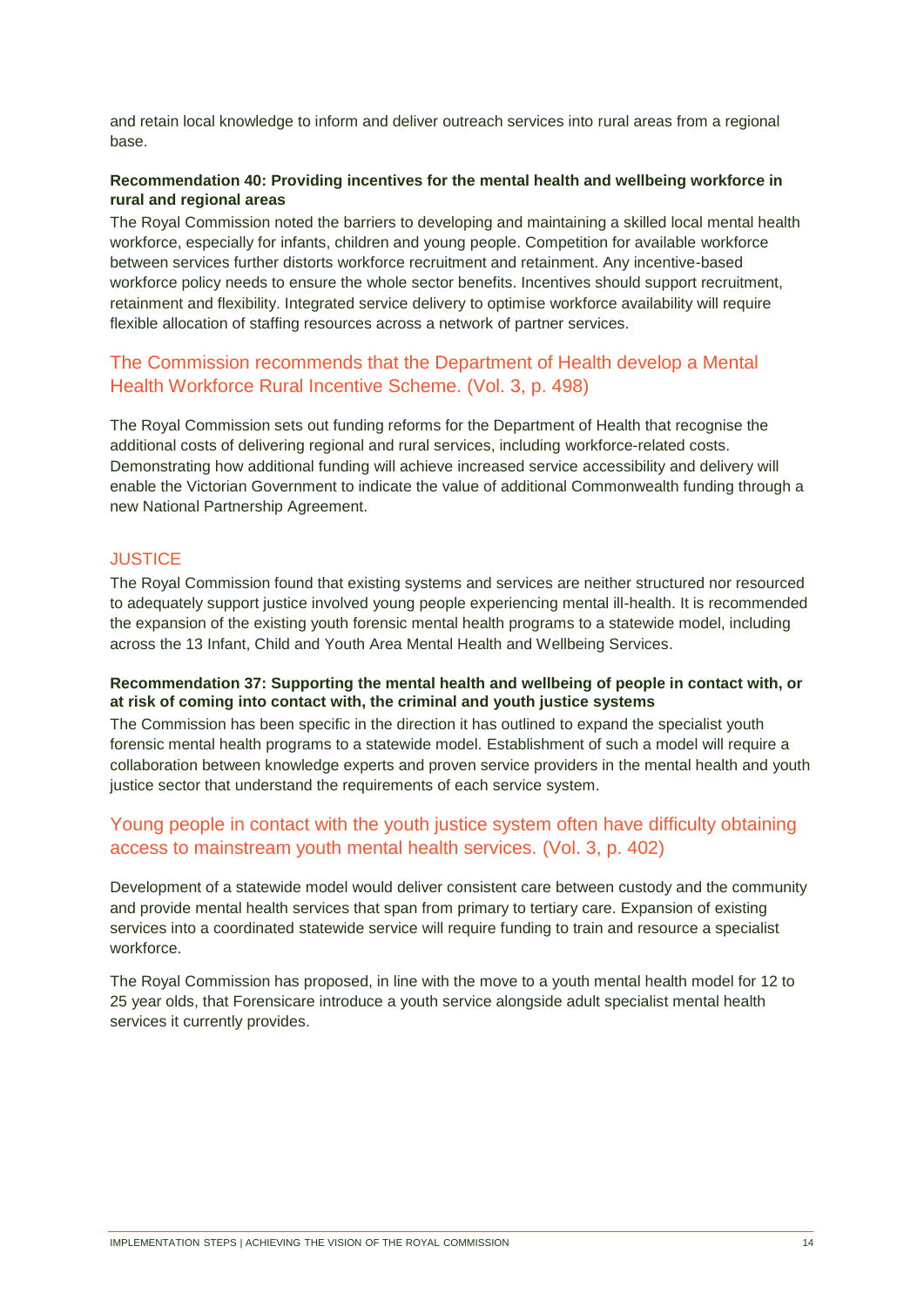#### <span id="page-14-0"></span>**HOUSING**

The Royal Commission's consideration of housing and its intersection with mental health is an example of the cross-sector collaboration that will be needed to improve mental health outcomes of Victorians.

#### **Recommendation 25: Supported housing for adults and young people living with mental illness**

The Royal Commission has recognised that people require stable and supportive housing as a base for responding to their mental ill-health. In this regard, Orygen supports the Royal Commission's recommendation promoting the delivery of 2,000 supported housing places and the development of a further 500 medium term supported housing places for young people living with mental ill-health and experiencing homelessness or housing instability.

The Royal Commission has layered an expectation on an existing Victorian Government program to build 2,000 social and affordable housing properties as supported housing through a co-design process by Homes Victoria.

# A stable home can bring a sense of safety, security and belonging—all of which are fundamental to a person's mental health, wellbeing and ability to lead a contributing life. (Vol. 2, p. 400)

Housing configurations need to be suited to the range of living arrangements people require, including being housed with similarly aged people. The allocation of housing will need to support wellbeing recovery and establish or maintain connections with education, employment and circles of support. The configuration of housing should be developed in consultation, engagement and co-design with young people to ensure supported housing options will meet their needs. The Royal Commission recommends periodic review of the allocation of supported housing places.

#### <span id="page-14-1"></span>YOUNG PARENTS

The Royal Commission recommendations to support perinatal mental health provide an opportunity to ensure that young parents are well-supported by new and existing initiatives, and has the potential to lead Australia in building a supportive system for young parents.

#### **Recommendation 18: Supporting the mental health and wellbeing of prospective and new parents**

Improved support will be delivered through an expansion and reform of community perinatal mental health teams, which will also provide consultation to primary and secondary care and related services for prospective and new parents. To support young parents, consultation with the youth mental health sector is required to understand how to include youth mental health services as both a referral pathway and as a sector that is provided with consultation support by community perinatal mental health teams.

The recommended review of approaches to perinatal mental health screening should actively engage young parents and the youth mental health sector to explore whether the needs of young parents are met. Issues to consider include concerns about disclosure, the appropriateness of screening tools, whether screening clinicians are aware of referral pathways to youth mental health services where more appropriate, and whether these tools could be better utilised by youth mental health services.

#### **Recommendation 19: Supporting infant, child and family mental health and wellbeing**

Three infant, child and family health and wellbeing multidisciplinary community-based hubs are to be established to deliver evidence-informed online parenting programs and group-based sessions. Training will need to be developed to ensure that hub staff are aware of the specific needs of young parents, as well as appropriate supports options and referral pathways. Online parenting programs should be audited to ensure they cater for the needs of young parents and can easily be augmented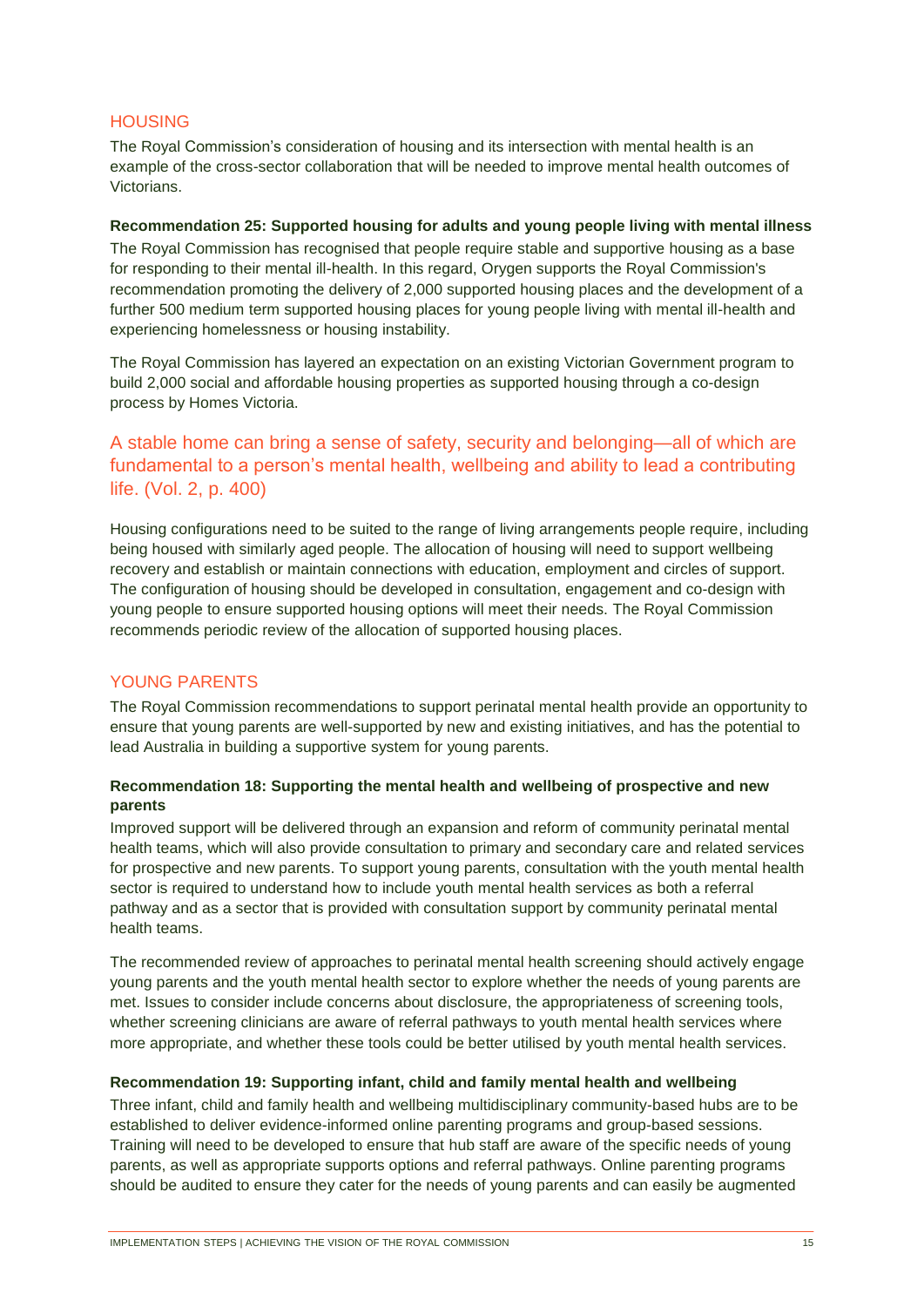with youth-specific information and support. Where appropriate, youth-specific group-based parenting sessions could be considered, with content developed by a collaboration between the perinatal and youth mental health sectors, reducing isolation by connecting young parents with peers and providing information that is adapted to the needs of young people.

# <span id="page-15-0"></span>STEPS TO REALISING THE ROYAL COMMISSION'S VISION

Reform of the Victorian mental health system will require a strong commitment by government, service planners, service providers, researchers, consumers and families to work together, recognising the time it will take to undergo this transformational change. Achieving the vision set forth by the Royal Commission will require collaboration and a flexible approach to integration. Sufficient funding to implement the reforms will be required to address barriers to working together that have been reinforced over years of underfunding.

Implementing the youth mental health reforms recommended by the Commission will require:

#### • **Collaboration:**

- between services to integrate geographically and between the six levels of service, and in ensuring step up/down transitions;
- across government systems to recognise the intersection of services that can support young people's mental health; and
- with statewide services (i.e. trauma, suicide prevention and housing) to include integrated workforce roles in the youth mental health stream.
- **Governance**
	- Establishing governance structures for the new service stream for 12 to 25 year olds.
- **Workforce training**
	- Training for a new workforce and reskilling the workforce to deliver evidence-based care and treatment approaches.
	- Specialist training in youth models of care (e.g. suicide prevention, trauma, alcohol and other drug use).
	- Training, professional development and career pathways for the lived experience workforce.
- **New funding**
	- New funding to meet level of demand, not simply the transfer of existing funding through the reallocation of adolescent/adult services, to implement the Youth Area Mental Health and Wellbeing service stream for 12 to 25 year olds.
	- Incentivised funding to support reform implementation (i.e. rural and regional services, research collaboration) and innovation (i.e. research, digital technologies).

Orygen is committed to the collaboration required to realise the vision developed by the Royal Commission. In this spirit, Orygen have begun to explore the implementation opportunities for delivering an improved youth mental health system. Orygen looks forward to working with the Victorian Government, the service sector and supporting stakeholders from research, translation and training and education in navigating the way forward for the mental health service system as laid out by the Royal Commission.

Although the Commission's inquiry has drawn to a close, some of the most important work will now begin. The transformed mental health and wellbeing system described in this report will only be realised if implementation is done properly and government is committed to delivering this vision and stays true to the course. (Summary, p. 31)